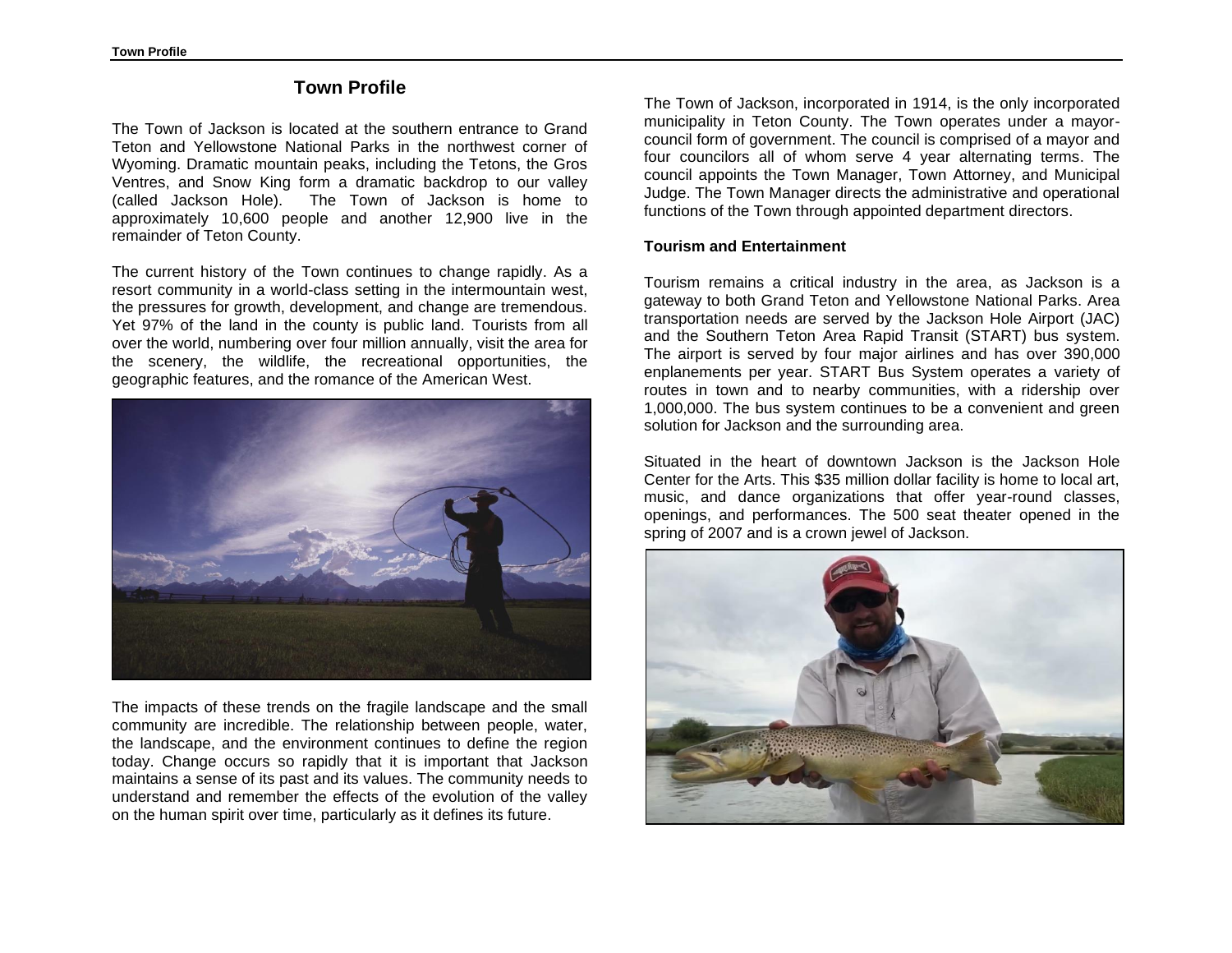

The [National Museum of Wildlife Art,](http://www.wildlifeart.org/) which sits above the National Elk Refuge, opened in 1994. It is home to nearly 5,000 pieces in the wildlife genre. Every year the museum hosts galas, meetings, presentations, and over 60,000 people who come for its art, its views and its ambiance.

The Chamber also hosts the annual Fall Arts Festival which takes place every September. The 35<sup>th</sup> annual Festival will take place from September 4<sup>th</sup> to September 15<sup>th</sup>, 2019 with world-class installments of visual, contemporary, culinary, western and Native American arts. Visitors will once again experience the works of nationally and internationally acclaimed artists, in addition to an exceptional array of music, cowboy poetry and cuisine. More than fifty events, gallery walks, workshops, artist receptions and more round out the elevenday Festival.

The Jackson area boasts over 60 art galleries ranging from classic, western landscapes to bold modern depictions of the cowboy to stunning wildlife photography. Sauntering around the famous, boardwalked Town Square and outlying blocks, the visitors and locals alike enjoy a myriad of artistic choices. Jewelry, furniture, and fine western clothing also play a beautiful role in Jackson's art scene. The [Jackson Hole Chamber of Commerce](http://www.jacksonholechamber.com/) has a full listing of the art galleries in the area.

Jackson's culinary scene is to be rivaled anywhere. High end, exquisite restaurants can be found in downtown, on spacious buttes, and at Teton Village. Peppered in between the Town of Jackson and Teton Village are quaint cafés, family-friendly eateries, and lively sports bars. Enjoying the [choices for eating](http://www.focusproductions.com/HTML/diningguide.htm) in Jackson is an activity unto itself.

#### **Lifestyle**

Besides being home to two National Parks, Jackson Hole is surrounded by multiple National Forests, the National Elk Refuge, and three world-class ski areas. Cross-country skiing, snowshoeing, and snowmobiling are popular winter sports. Summer activities include hiking, biking and water sports. The Snake and surrounding rivers provide fishing, boating, kayaking and rafting opportunities. There are thousands of miles of trails, and two mountain climbing schools. The area surrounding Jackson is premier hunting country.

For a town of its size, Jackson offers a host of amenities for visitors and residents. The Teton County School District provides excellent K-12 public education and there are three private schools in the valley. The Teton County/Jackson Parks and Recreation Department offers several swimming pools, spas, yoga and other classes, and volleyball/basketball courts for adults and kids. The Snow King Center hosts ice skating and hockey activities. Walk Festival Hall in Teton Village features symphony orchestra performances throughout the summer and special programs during the winter season.

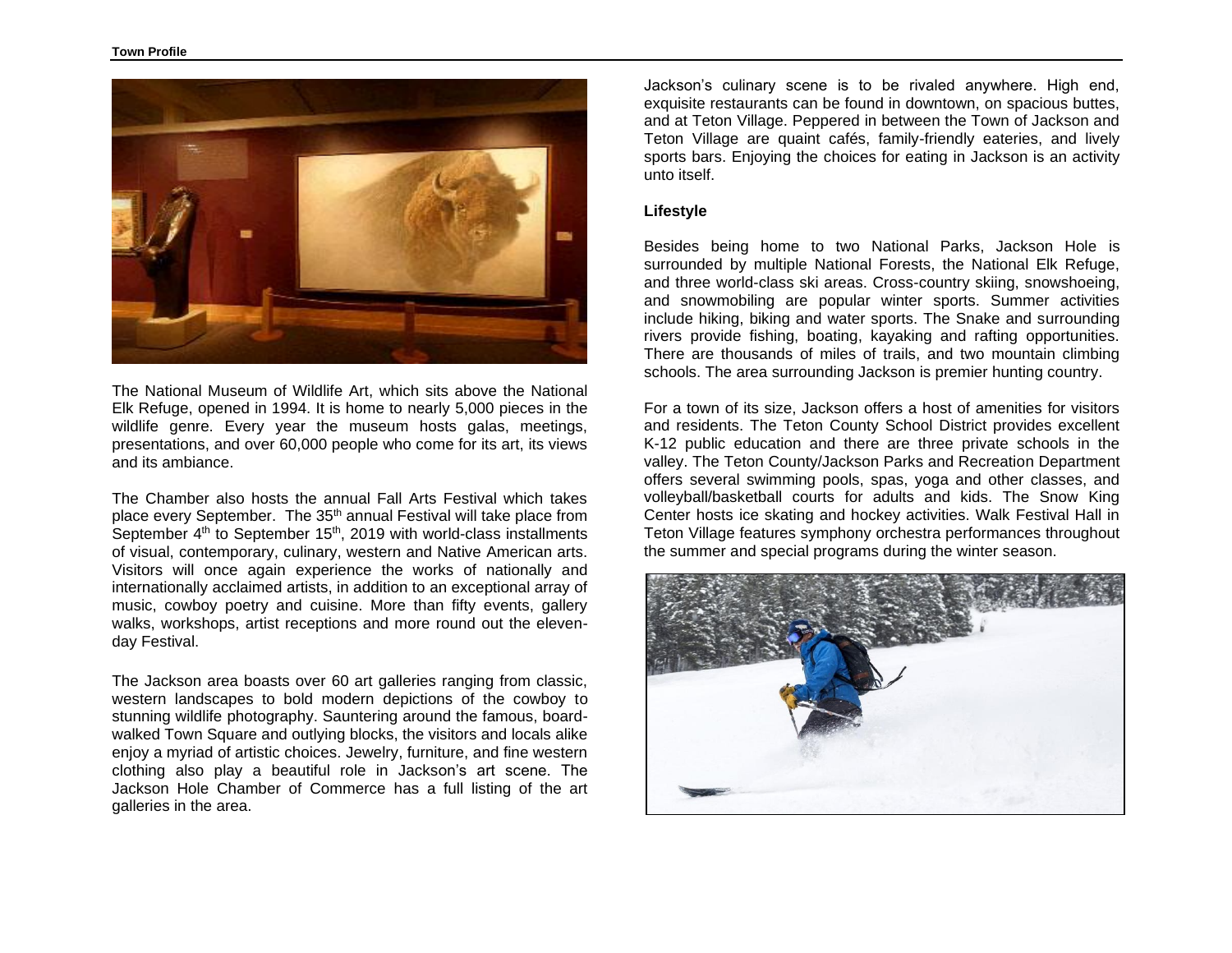#### **Industry**

Jackson's economy is built around tourism and lifestyle. Over four million guests visit each year and more than 500,000 skier days are tallied at the Jackson Hole Mountain Resort, which was Ski Magazine's #1 ranked resort in 2014 and Forbes #1 ranked resort in 2015 and 2016. The abundance of outdoor recreation opportunities, the unsurpassed scenic beauty, the prevalence of many species of wildlife, the lack of individual state income tax, and the high quality of life give Jackson unsurpassed appeal as a place to live, visit and recreate.

| <b>Industry Sector</b>                     | Establshments | Employees |
|--------------------------------------------|---------------|-----------|
| Accommodation and Food Services            | 187           | 7.085     |
| Retail Trade                               | 218           | 2,242     |
| Construction                               | 365           | 2,096     |
| <b>Professional and Technical Services</b> | 432           | 1.019     |
| Administrative and Waste Services          | 177           | 1,018     |
| Arts, Entertainment, and Recreation        | 102           | 893       |
| Health Care and Social Assistance          | 148           | 847       |
| Other Services, Ex. Public Admin           | 195           | 633       |
| Real Estate and Rental and Leasing         | 168           | 574       |
| Finance and Insurance                      | 147           | 507       |
| Source: wyomingatwork.com                  |               |           |

## **Workforce**

Principal Employers Jackson Lake Lodge Grand Teton Lodge Co St John's Medical Ctr Spa At Four Seasons Resrt Four Seasons Resrt-Residences Snow King Resort Grand Targhee Resort Snake River Lodge & Spa Jackson Hole Mountain Resort Jackson Hole Sothebys Intl

Source: wyomingatwork.com

According to the Wyoming Department of Employment, Teton County has an estimated annual labor force of 14,806. The unemployment rate is 9.4%.

## **Jackson Population**

Based on the 2010 census, the population of Jackson was 9,577. This is an increase of 114% over the 1990 population and 11% over the 2000 census count. Per U.S. Census Bureau, the current estimated population is 10,559.

|      | Town of                                | Teton  |
|------|----------------------------------------|--------|
|      |                                        |        |
| Year | Jackson                                | County |
| 1960 | 1,437                                  | 3,062  |
| 1970 | 2,688                                  | 4,823  |
| 1980 | 4,511                                  | 9,355  |
| 1990 | 4,472                                  | 11,172 |
| 2000 | 8,647                                  | 18,251 |
| 2010 | 9,577                                  | 21,294 |
|      | Source: U.S. Census & State of Wyoming |        |